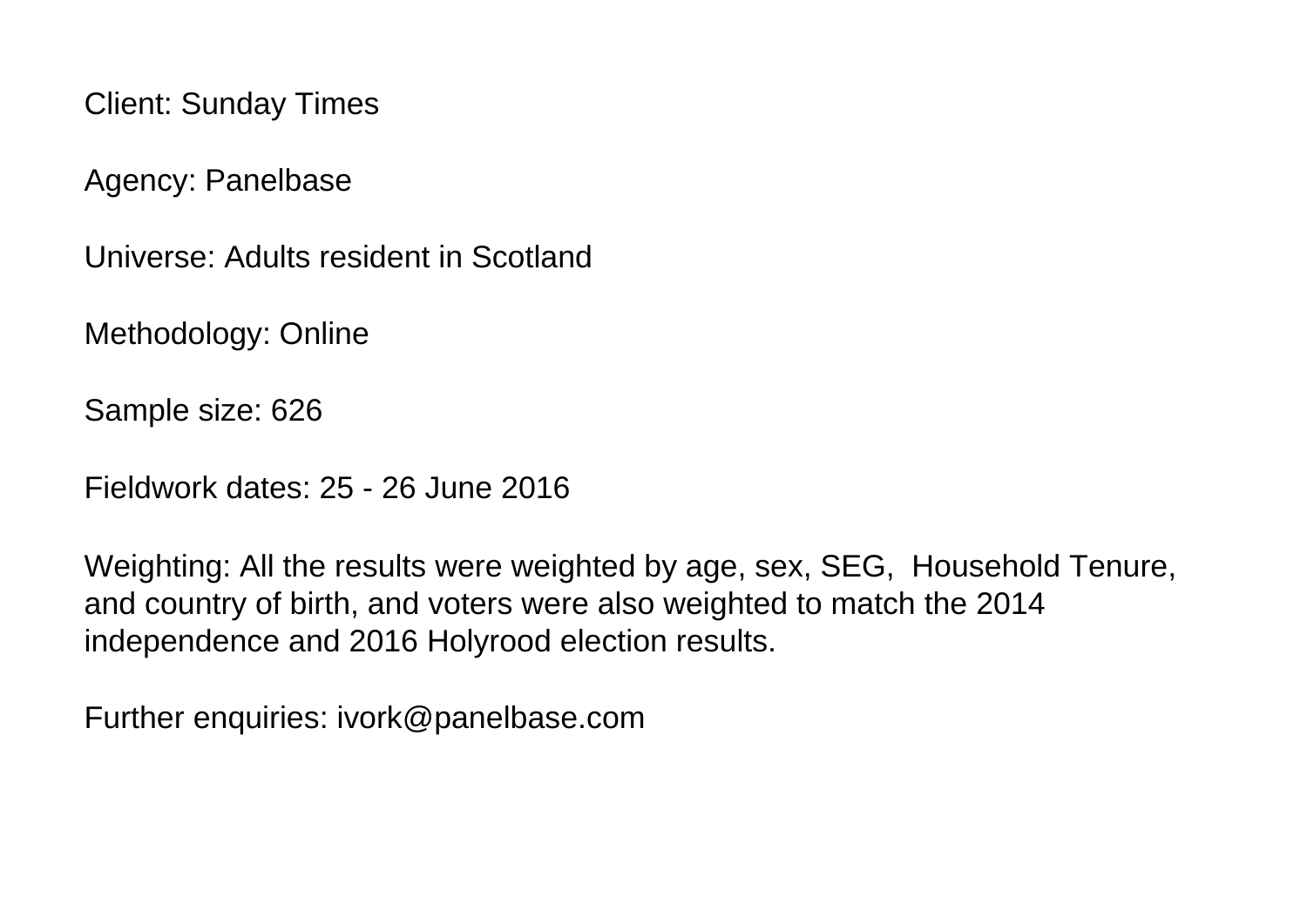| Base: 626                                                                                                                                         |                                                                                           | Total          | Gender       |                           | Age          |                |              | GenderXAge   |              |                |                |                |                |  |
|---------------------------------------------------------------------------------------------------------------------------------------------------|-------------------------------------------------------------------------------------------|----------------|--------------|---------------------------|--------------|----------------|--------------|--------------|--------------|----------------|----------------|----------------|----------------|--|
|                                                                                                                                                   |                                                                                           |                |              |                           |              |                |              |              |              |                |                |                |                |  |
|                                                                                                                                                   |                                                                                           |                | Male         | Female                    | 16-34        | 35-54          | $55+$        | Male x 16-34 | Male x 35-54 | Male $x 55+$   | Female x 16-34 | Female x 35-54 | Female x 55+   |  |
|                                                                                                                                                   |                                                                                           |                |              |                           |              |                |              |              |              |                |                |                |                |  |
| If the referendum was held<br>again tomorrow, how would<br>you vote in response to the<br>question: Should Scotland be<br>an independent country? | Base: All 8-10 likely to vote                                                             | 577<br>(584)   | 278<br>(287) | 298<br>(297)              | 159<br>(110) | 200<br>(226)   | 218<br>(248) | 79<br>(37)   | 96<br>(100)  | 103<br>(150)   | 80<br>(73)     | 104<br>(126)   | 115<br>(98)    |  |
|                                                                                                                                                   | Yes                                                                                       | 274            | 150          | 124                       | 89           | 96             | 89           | 49           | 53           | 47             | 40             | 42             | 42             |  |
|                                                                                                                                                   |                                                                                           | 47%            | 54%          | 42%                       | 56%          | 48%            | 41%          | 63%          | 56%          | 45%            | 49%            | 41%            | 37%            |  |
|                                                                                                                                                   | N٥                                                                                        | 254            | 116          | 138                       | 53           | 89             | 111          | 28           | 40           | 48             | 25             | 49             | 63             |  |
|                                                                                                                                                   |                                                                                           | 44%            | 42%          | 46%                       | 34%          | 45%            | 51%          | 36%          | 42%          | 47%            | 32%            | 48%            | 55%            |  |
|                                                                                                                                                   | Don't know                                                                                | 4 <sup>c</sup> | 12           | 36                        | 16           | 15             | 18           |              |              |                | 15             | 12             | 10             |  |
|                                                                                                                                                   |                                                                                           | 8%             | 4%           | 12%                       | 10%          | 7%             | 8%           | 2%           | 3%           | 8%             | 19%            | 12%            | 8%             |  |
|                                                                                                                                                   | Would not vote                                                                            |                |              |                           |              |                |              |              |              | $\Omega$       |                |                | $\mathbf{0}$   |  |
|                                                                                                                                                   |                                                                                           |                | O            | $\Omega$                  | $\Omega$     | $\Omega$       | $\Omega$     | O            |              | $\Omega$       | $\Omega$       | C              | $\Omega$       |  |
|                                                                                                                                                   | Base: All 8-10 likely to vote, exicuding DK                                               | 528            | 266          | 262                       | 142          | 185            | 200          | 77           | 94           | 95             | 65             | 92             | 105            |  |
| If the referendum was held<br>again tomorrow, how would<br>you vote in response to the<br>question: Should Scotland be<br>an independent country? |                                                                                           | (533)          | (270)        | (263)                     | (99)         | (207)          | (227)        | (36)         | (96)         | (138)          | (63)           | (111)          |                |  |
|                                                                                                                                                   | Yes                                                                                       | 274            | 150          | 124                       | 89           | 96             | 89           | 49           | 53           | 47             | 40             | 42             | (89)<br>42     |  |
|                                                                                                                                                   |                                                                                           | 52%            | 56%          | 47%                       | 62%          | 52%            | 44%          | 64%          | 57%          | 49%            | 61%            | 46%            | 40%            |  |
|                                                                                                                                                   | No                                                                                        | 254            | 116          | 138                       | 53           | 89             | 111          | 28           | 40           | 48             | 25             | 49             | 63             |  |
|                                                                                                                                                   |                                                                                           | 48%            | 44%          | 53%                       | 38%          | 48%            | 56%          | 36%          | 43%          | 51%            | 39%            | 54%            | 60%            |  |
|                                                                                                                                                   |                                                                                           |                |              |                           |              |                |              |              |              |                |                |                |                |  |
| Regardless of whether you<br>support or oppose<br>independence, which of<br>these is closest to your view?                                        | <b>Base: All respondents</b>                                                              | 626            | 301          | 325                       | 187          | 211            | 228          | 93           | 103          | 105            | 94             | 108            | 123            |  |
|                                                                                                                                                   |                                                                                           | (626)          | (303)        | (323)                     | (127)        | (243)          | (256)        | (43)         | (108)        | (152)          | (84)           | (135)          | (104)          |  |
|                                                                                                                                                   | believe Scotland is likely to become independent<br>within the next five to ten years     | 325            | 156          | 169                       | 96           | 111            | 117          | 43           | 58           | 55             | 53             | 54             | 62             |  |
|                                                                                                                                                   |                                                                                           | 52%            | 52%          | 52%                       | 51%          | 53%            | 52%          | 47%          | 56%          | 52%            | 56%            | 50%            | 51%            |  |
|                                                                                                                                                   | I believe Scotland is likely to become independent<br>but not for at least 10 or 15 years | 64             | 44           | 21                        | 23           | 19             | 22           | 16           | 11           | 17             |                |                | 5              |  |
|                                                                                                                                                   |                                                                                           | 10%            | 14%          | 6%                        | 12%          | 9%             | 10%          | 17%          | 10%          | 16%            | 8%             | 8%             | 4%             |  |
|                                                                                                                                                   | I believe Scotland is likely to become independent<br>but not for at least 20 or 30 years | 21             | 12           | 10                        |              | $\overline{a}$ | 10           |              |              | $\overline{7}$ |                |                | $\overline{3}$ |  |
|                                                                                                                                                   |                                                                                           | 3%             | 4%           | 3%                        | 4%           | 2%             | 4%           | 3%           | 1%           | 7%             | 4%             | 3%             | 2%             |  |
|                                                                                                                                                   | I don't believe Scotland is likely to become                                              | 129            | 52           | 78                        | 35           | 47             | 47           | 18           | 20           | 15             | 18             | 27             | 33             |  |
|                                                                                                                                                   | independent at any point in the next few decades                                          | 21%            | 17%          | 24%                       | 19%          | <b>22%</b>     | 21%          | 19%          | 19%          | 14%            | 19%            | 25%            | 27%            |  |
|                                                                                                                                                   | Don't know                                                                                | 86             | 38           | 48                        | 26           | 29             | 31           | 13           | 14           | 11             | 12             | 16             | 20             |  |
|                                                                                                                                                   |                                                                                           | 14%            | 13%          | 15%                       | 14%          | 14%            | 14%          | 14%          | 13%          | 10%            | 13%            | 15%            | 16%            |  |
|                                                                                                                                                   |                                                                                           |                |              |                           |              |                |              |              |              |                |                |                |                |  |
| When do you think another<br>Scottish independence<br>referendum should be held?                                                                  | <b>Base: All respondents</b>                                                              | 626<br>(626)   | 301<br>(303) | 325                       | 187          | 211<br>(243)   | 228          | 93           | 103          | 105            | 94             | 108            | 123            |  |
|                                                                                                                                                   |                                                                                           |                |              | (323)<br>$\overline{131}$ | (127)        |                | (256)        | (43)         | (108)        | (152)<br>40    | (84)           | (135)          | (104)<br>41    |  |
|                                                                                                                                                   | In the next two or three years, while the UK is<br>negotiating to leave the EU            | 271<br>43%     | 140<br>46%   | 40%                       | 92<br>49%    | 97<br>46%      | 81<br>36%    | 49<br>53%    | 50<br>49%    | 39%            | 43<br>46%      | 47<br>44%      | 33%            |  |
|                                                                                                                                                   | About two or three years from now, when the UK                                            | 103            | 51           | 52                        | 36           | 27             | 40           | 19           | 13           | 20             | 18             | 14             | 20             |  |
|                                                                                                                                                   | has finished negotiating to leave the EU                                                  | 17%            | 17%          | 16%                       | 19%          | 13%            | 17%          | 20%          | 12%          | 19%            | 19%            | 13%            | 16%            |  |
|                                                                                                                                                   | There should not be another Scottish                                                      | 252            | 110          | 142                       | 58           | 86             | 107          | 25           | 40           | 45             | 33             | 47             | 62             |  |
|                                                                                                                                                   | independence referendum in the next few years                                             | 40%            | 37%          | 44%                       | 31%          | 41%            | 47%          | 27%          | 39%          | 43%            | 35%            | 43%            | 50%            |  |
|                                                                                                                                                   |                                                                                           |                |              |                           |              |                |              |              |              |                |                |                |                |  |
|                                                                                                                                                   |                                                                                           |                |              |                           |              |                |              |              |              |                |                |                |                |  |